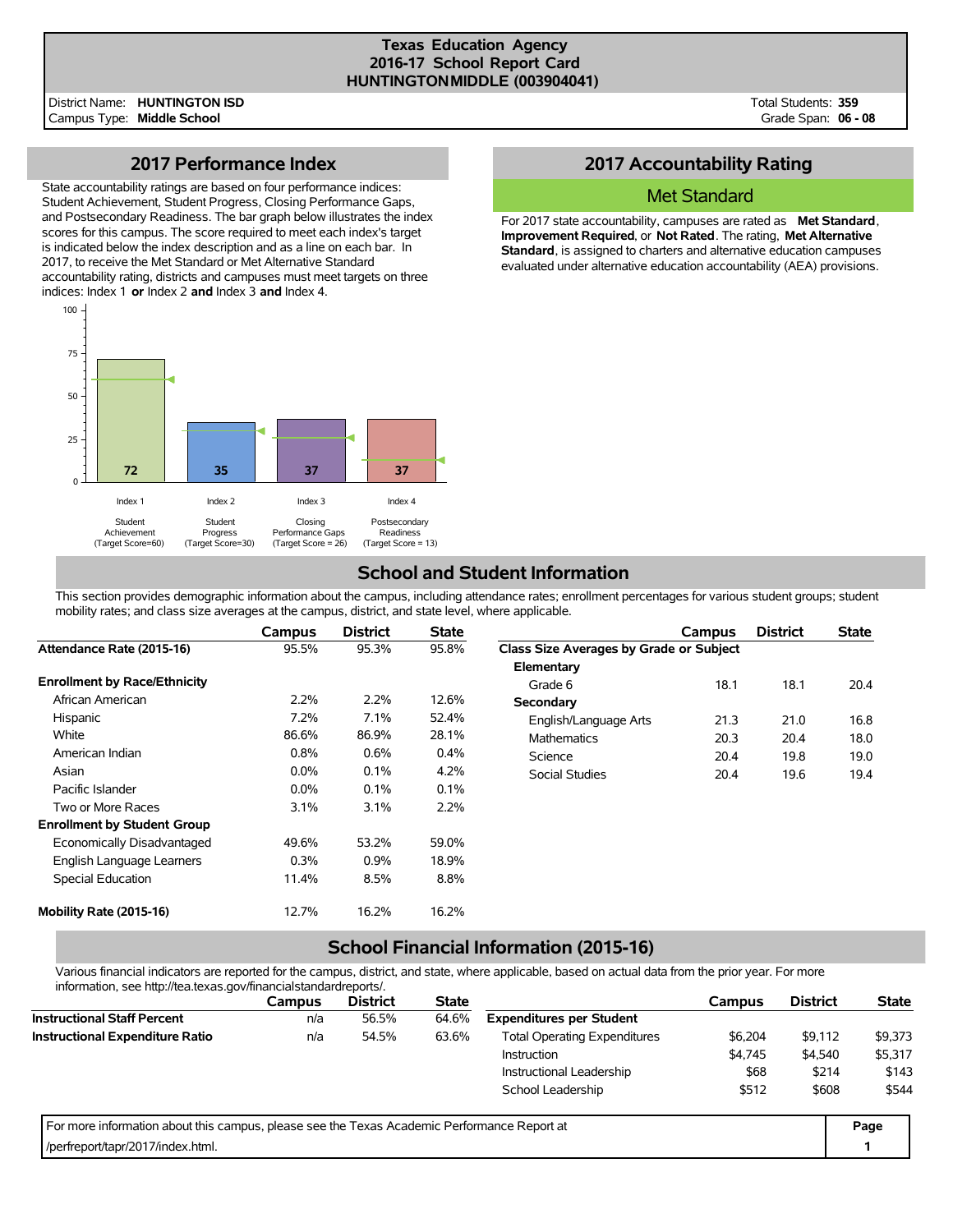| Texas Education Agency     | <b>HUNTINGTON MIDDLE (003904041)</b> |  |
|----------------------------|--------------------------------------|--|
| 2016-17 School Report Card | <b>HUNTINGTON ISD</b>                |  |

|                                                                             |      | <b>State</b> |     | All<br>District Students American | African       | Hispanic      | White  | American<br>Indian       | Asian | <b>Pacific</b><br>Islander                           | Two or<br>More<br>Races | Econ<br><b>Disadv</b> |
|-----------------------------------------------------------------------------|------|--------------|-----|-----------------------------------|---------------|---------------|--------|--------------------------|-------|------------------------------------------------------|-------------------------|-----------------------|
| STAAR Percent at Approaches Grade Level or Above (Sum of All Grades Tested) |      |              |     |                                   |               |               |        |                          |       |                                                      |                         |                       |
| All Subjects                                                                | 2017 | 75%          | 75% | 72%                               | 58%           | 82%           | 72%    | 63%                      |       | $\overline{\phantom{a}}$                             | 66%                     | 65%                   |
|                                                                             | 2016 | 75%          | 72% | 72%                               | 71%           | 72%           | 72%    | 71%                      |       | $\overline{\phantom{a}}$                             | 54%                     | 63%                   |
| Reading                                                                     | 2017 | 72%          | 69% | 71%                               | $\ast$        | 85%           | 71%    | $\ast$                   |       | $\overline{\phantom{a}}$                             | 60%                     | 63%                   |
|                                                                             |      |              |     |                                   |               |               |        | $\ast$                   |       |                                                      |                         |                       |
| Mathematics                                                                 | 2016 | 73%          | 66% | 71%                               | 71%           | 80%           | 72%    | *                        |       | $\overline{\phantom{a}}$<br>$\overline{\phantom{a}}$ | 50%                     | 64%                   |
|                                                                             | 2017 | 79%          | 80% | 80%                               | 88%           | 85%           | 80%    | $\ast$                   |       |                                                      | 70%                     | 74%                   |
|                                                                             | 2016 | 76%          | 78% | 83%                               | 86%<br>$\ast$ | 84%           | 83%    | $\ast$                   |       | $\overline{\phantom{a}}$                             | 67%<br>$\ast$           | 76%                   |
| Writing                                                                     | 2017 | 67%          | 68% | 62%                               |               | 86%           | 61%    |                          |       | ٠                                                    | $\ast$                  | 57%                   |
|                                                                             | 2016 | 69%          | 70% | 71%                               | $\ast$        | 63%           | 72%    |                          |       | Ē,                                                   |                         | 56%                   |
| Science                                                                     | 2017 | 79%          | 79% | 74%                               | $\ast$        | 78%           | 74%    | $\overline{\phantom{a}}$ |       | $\overline{a}$                                       | $\ast$                  | 60%                   |
|                                                                             | 2016 | 79%          | 79% | 69%                               | $\ast$        | 75%           | 70%    | $\ast$                   |       | ٠                                                    | $\ast$                  | 59%                   |
| Social Studies                                                              | 2017 | 77%          | 80% | 61%                               | $\ast$        | 67%           | 63%    | $\overline{\phantom{a}}$ |       | ٠                                                    | $\ast$                  | 48%                   |
|                                                                             | 2016 | 77%          | 68% | 45%                               | $\ast$        | $\ast$        | 47%    | $\ast$                   |       |                                                      | $\ast$                  | 31%                   |
| STAAR Percent at Meets Grade Level (Sum of All Grades Tested)               |      |              |     |                                   |               |               |        |                          |       |                                                      |                         |                       |
| Two or More Subjects 2017                                                   |      | 48%          | 40% | 36%                               | $\ast$        | 38%           | 37%    | $\ast$                   |       |                                                      |                         | 27%                   |
|                                                                             | 2016 | 45%          | 39% | 39%                               | $\ast$        | 40%           | 39%    | $\ast$                   |       |                                                      | $\ast$                  | 27%                   |
| Reading                                                                     | 2017 | 48%          | 42% | 36%                               | $\ast$        | 38%           | 37%    | $\ast$                   |       |                                                      | $\ast$                  | 27%                   |
|                                                                             | 2016 | 46%          | 40% | 39%                               | $\ast$        | 40%           | 40%    |                          |       |                                                      | $\ast$                  | 29%                   |
| <b>Mathematics</b>                                                          | 2017 | 48%          | 44% | 49%                               | $\ast$        | 50%           | 50%    | $\ast$                   |       | ٠                                                    | $\ast$                  | 44%                   |
|                                                                             | 2016 | 43%          | 42% | 53%                               | $\ast$        | 60%           | 53%    | $\ast$                   |       | $\overline{a}$                                       | 42%                     | 41%                   |
| Writing                                                                     | 2017 | 38%          | 33% | 28%                               | $\ast$        | $\ast$        | 27%    | $\ast$                   |       | $\overline{a}$                                       | $\ast$                  | 21%                   |
|                                                                             | 2016 | 41%          | 43% | 48%                               | $\ast$        | $\ast$        | 47%    | $\overline{\phantom{a}}$ |       | ٠                                                    | $\ast$                  | 34%                   |
| Science                                                                     | 2017 | 52%          | 50% | 37%                               | ∗             | $\ast$        | 40%    | $\overline{\phantom{a}}$ |       | $\overline{a}$                                       | $\ast$                  | 19%                   |
|                                                                             | 2016 | 47%          | 45% | 31%                               |               | $\ast$        | 30%    | $\ast$                   |       | $\overline{a}$                                       |                         | 17%                   |
| Social Studies                                                              | 2017 | 51%          | 44% | 25%                               | $\ast$        | $\ast$        | 27%    | $\overline{\phantom{a}}$ |       |                                                      | $\ast$                  | 10%                   |
|                                                                             | 2016 | 47%          | 34% | 10%                               | $\ast$        | $\ast$        | 10%    | $\ast$                   |       |                                                      | $\ast$                  | $\ast$                |
| STAAR Percent at Masters Grade Level (Sum of All Grades Tested)             |      |              |     |                                   |               |               |        |                          |       |                                                      |                         |                       |
| All Subjects                                                                | 2017 | 20%          | 14% | 14%                               | $\ast$        | 8%            | 14%    | $\ast$                   |       |                                                      | 16%                     | 8%                    |
|                                                                             | 2016 | 18%          | 13% | 15%                               | $\ast$        | 15%           | 15%    | *                        |       | $\overline{a}$                                       | 20%                     | 8%                    |
| Reading                                                                     | 2017 | 19%          | 13% | 14%                               | $\ast$        | $\ast$        | 15%    | $\ast$                   |       | $\overline{a}$                                       | $\ast$                  | 8%                    |
|                                                                             |      |              |     |                                   | ∗             |               |        | $\ast$                   |       |                                                      | $\ast$                  |                       |
|                                                                             | 2016 | 17%          | 12% | 18%                               | $\ast$        | 20%<br>$\ast$ | 18%    | $\ast$                   |       | ٠                                                    | $\ast$                  | 10%                   |
| <b>Mathematics</b>                                                          | 2017 | 23%          | 17% | 17%                               |               |               | 18%    | $\ast$                   |       |                                                      |                         | 12%                   |
|                                                                             | 2016 | 19%          | 16% | 19%                               | $\ast$        | 20%           | 19%    |                          |       |                                                      | $\ast$                  | 13%                   |
| Writing                                                                     | 2017 | 12%          | 8%  | 7%                                | $\ast$        | $\ast$        | 5%     | $\ast$                   |       |                                                      | $\ast$                  | 7%                    |
|                                                                             | 2016 | 15%          | 10% | 7%                                |               | $\ast$        | 9%     |                          |       |                                                      |                         |                       |
| Science                                                                     | 2017 | 19%          | 17% | 9%                                |               | ∗             | 11%    |                          |       |                                                      |                         | $\ast$                |
|                                                                             | 2016 | 16%          | 11% | 10%                               |               | $\ast$        | 10%    |                          |       |                                                      |                         |                       |
| Social Studies                                                              | 2017 | 27%          | 16% | 12%                               |               | $\ast$        | 14%    |                          |       |                                                      |                         |                       |
|                                                                             | 2016 | 22%          | 12% | $4\%$                             |               | $\ast$        | $\ast$ | $\ast$                   |       |                                                      | $\ast$                  | $\ast$                |
| <b>STAAR Percent Met or Exceeded Progress</b>                               |      |              |     |                                   |               |               |        |                          |       |                                                      |                         |                       |
| All Subjects                                                                | 2017 | 61%          | 61% | 61%                               |               | $\ast$        | 61%    |                          |       |                                                      |                         | 58%                   |
|                                                                             | 2016 | 62%          | 63% | 68%                               | ∗             | 74%           | 67%    |                          |       |                                                      |                         | 68%                   |
| Reading                                                                     | 2017 | 59%          | 57% | 54%                               | $\ast$        | $\ast$        | 55%    |                          |       |                                                      | $\ast$                  | 52%                   |
|                                                                             | 2016 | 60%          | 60% | 61%                               | ∗             | 72%           | 60%    |                          |       |                                                      |                         | 63%                   |
| Mathematics                                                                 | 2017 | 64%          | 66% | 68%                               | ∗             | $\ast$        | 68%    |                          |       |                                                      |                         | 64%                   |
|                                                                             | 2016 | 63%          | 66% | 75%                               | $\ast$        | 76%           | 75%    |                          |       |                                                      |                         | 74%                   |
|                                                                             |      |              |     |                                   |               |               |        |                          |       |                                                      |                         |                       |

For more information about this campus, please see the Texas Academic Performance Report at **Page** Page /perfreport/tapr/2017/index.html. **2**

'?' Indicates that the data for this item were statistically improbable, or were reported outside a reasonable range. '-' Indicates zero observations reported for this group. \*' Indicates results are masked due to small numbers to protect student confidentiality. Ma' Indicates data reporting is not applicable for this group.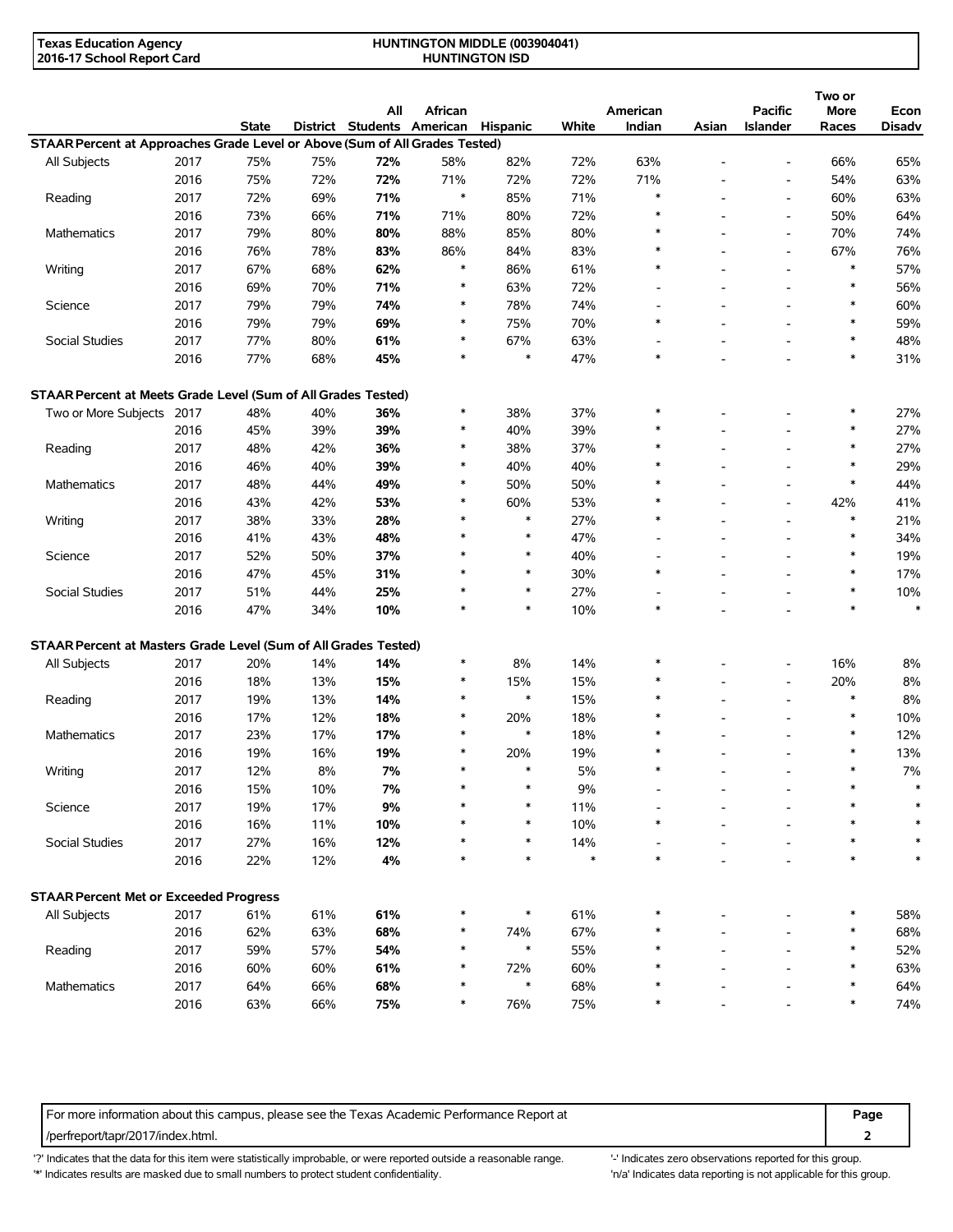#### **HUNTINGTON MIDDLE (003904041) HUNTINGTON ISD**

|                                                                    |      |              |                 |     |                            |                 |       |                    |       |                                   | Two or               |                       |
|--------------------------------------------------------------------|------|--------------|-----------------|-----|----------------------------|-----------------|-------|--------------------|-------|-----------------------------------|----------------------|-----------------------|
|                                                                    |      | <b>State</b> | <b>District</b> |     | African<br>Campus American | <b>Hispanic</b> | White | American<br>Indian | Asian | <b>Pacific</b><br><b>Islander</b> | <b>More</b><br>Races | Econ<br><b>Disadv</b> |
| <b>STAAR Percent Exceeded Progress</b>                             |      |              |                 |     |                            |                 |       |                    |       |                                   |                      |                       |
| All Subjects                                                       | 2017 | 19%          | 16%             | 11% | *                          | $\ast$          | 12%   | ∗                  |       |                                   | $\ast$               | 7%                    |
|                                                                    | 2016 | 17%          | 15%             | 15% | ∗                          | 28%             | 14%   | ∗                  |       |                                   | *                    | 13%                   |
| Reading                                                            | 2017 | 17%          | 15%             | 12% | ∗                          | $\ast$          | 13%   | $\ast$             |       |                                   | $\ast$               | 7%                    |
|                                                                    | 2016 | 16%          | 13%             | 17% | $\ast$                     | 36%             | 15%   | $\ast$             |       | $\overline{a}$                    | *                    | 16%                   |
| Mathematics                                                        | 2017 | 20%          | 17%             | 11% | $\ast$                     | $\ast$          | 12%   | $\ast$             |       |                                   | $\ast$               | 7%                    |
|                                                                    | 2016 | 17%          | 16%             | 13% | $\ast$                     | 20%             | 12%   | $\ast$             |       |                                   | $\ast$               | 11%                   |
| Progress of Prior-Year Non-Proficient Students (Sum of Grades 4-8) |      |              |                 |     |                            |                 |       |                    |       |                                   |                      |                       |
| Reading                                                            | 2017 | 35%          | 34%             | 25% | $\ast$                     | $\ast$          | 22%   | ∗                  |       |                                   | *                    | 20%                   |
|                                                                    | 2016 | 35%          | 28%             | 24% | *                          | $\ast$          | 22%   | ∗                  |       |                                   | *                    | 25%                   |
| Mathematics                                                        | 2017 | 43%          | 53%             | 48% | $\ast$                     | $\ast$          | 47%   | $\ast$             |       |                                   | $\ast$               | 46%                   |
| <b>Students Success Initiative</b>                                 |      |              |                 |     |                            |                 |       |                    |       |                                   |                      |                       |
| Grade 8                                                            |      |              |                 |     |                            |                 |       |                    |       |                                   |                      |                       |
| Students Approaching Grade Level on First STAAR Administration     |      |              |                 |     |                            |                 |       |                    |       |                                   |                      |                       |
| Reading                                                            | 2017 | 76%          | 77%             | 77% | $\ast$                     | 89%             | 78%   |                    |       |                                   | $\ast$               | 69%                   |
| Mathematics                                                        | 2017 | 75%          | 81%             | 81% | $\ast$                     | 89%             | 81%   |                    |       |                                   | $\ast$               | 75%                   |
| Students Requiring Accelerated Instruction                         |      |              |                 |     |                            |                 |       |                    |       |                                   |                      |                       |
| Reading                                                            | 2017 | 24%          | 23%             | 23% | *                          | $\ast$          | 22%   |                    |       |                                   |                      | 31%                   |
| <b>Mathematics</b>                                                 | 2017 | 25%          | 19%             | 19% | $\ast$                     | $\ast$          | 19%   |                    |       |                                   | $\ast$               | 25%                   |
| <b>STAAR Cumulative Met Standard</b>                               |      |              |                 |     |                            |                 |       |                    |       |                                   |                      |                       |
| Reading                                                            | 2017 | 85%          | 84%             | 84% | *                          | 89%             | 84%   |                    |       |                                   | *                    | 77%                   |
| <b>Mathematics</b>                                                 | 2017 | 85%          | 93%             | 93% | $\ast$                     | 89%             | 93%   |                    |       |                                   | $\ast$               | 88%                   |

For more information about this campus, please see the Texas Academic Performance Report at **Page** Page /perfreport/tapr/2017/index.html. **3**

'?' Indicates that the data for this item were statistically improbable, or were reported outside a reasonable range. "Indicates zero observations reported for this group. '\*' Indicates results are masked due to small numbers to protect student confidentiality. Ma' Indicates data reporting is not applicable for this group.